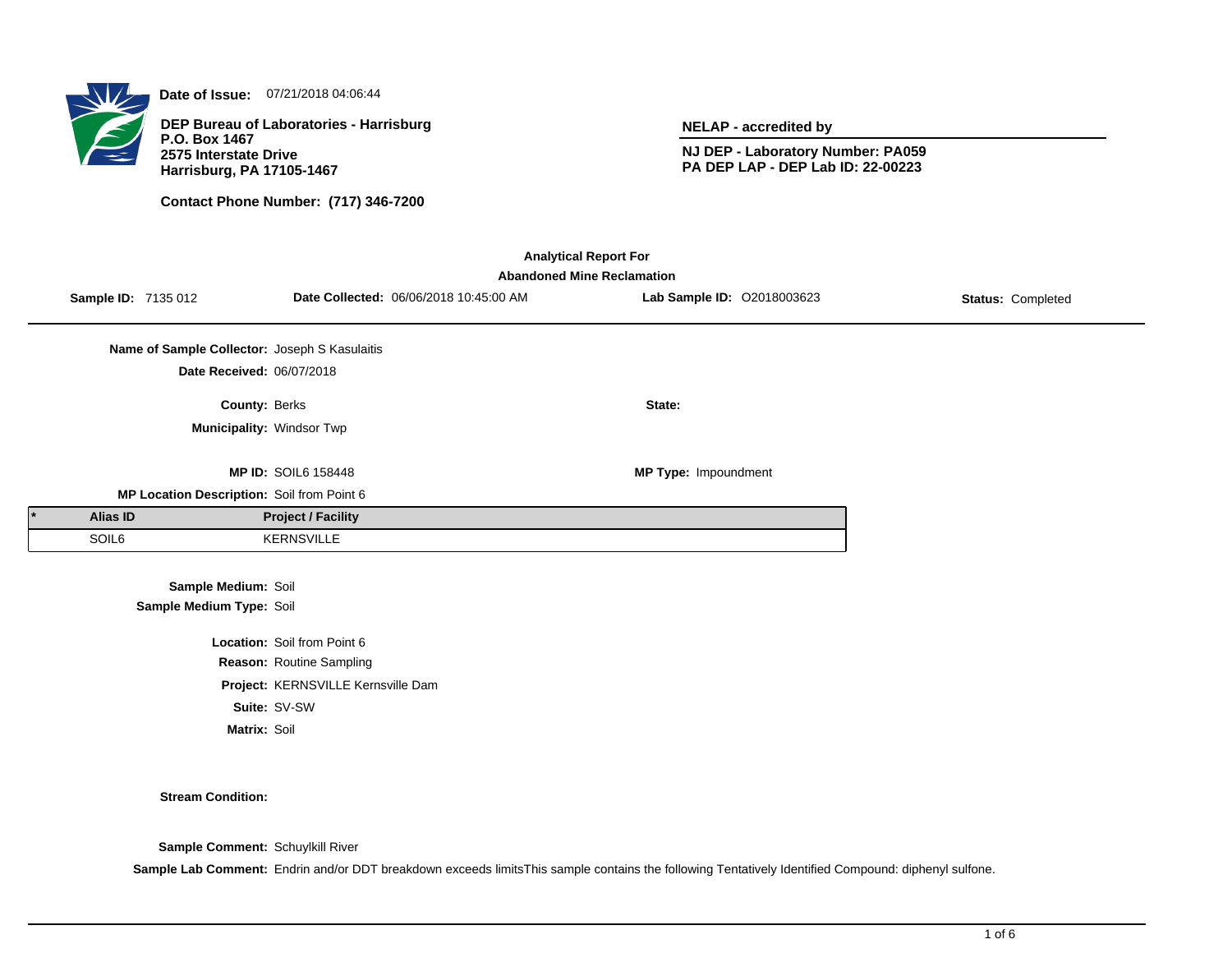| <b>Sample ID: 7135 012</b>                                                      |                                                                                 | Date Collected: 06/06/2018 10:45:00 AM                                                                                                                       | Lab Sample ID: 02018003623    | Status: Completed  |                    |  |  |
|---------------------------------------------------------------------------------|---------------------------------------------------------------------------------|--------------------------------------------------------------------------------------------------------------------------------------------------------------|-------------------------------|--------------------|--------------------|--|--|
|                                                                                 | <b>Test Codes / CAS # - Description</b>                                         | <b>Reported Results</b>                                                                                                                                      | <b>Date And Time Analyzed</b> | <b>Approved by</b> | <b>Test Method</b> |  |  |
| 95943                                                                           | 1,2,4,5-Tetrachlorobenzene                                                      | 0.62 mg/kg (U)                                                                                                                                               | 06/28/2018 02:00 AM           | <b>CARWALTER</b>   | EPA 8270D          |  |  |
| 120821                                                                          | 1,2,4-Trichlorobenzene                                                          | 0.62 mg/kg (U)                                                                                                                                               | 06/28/2018 02:00 AM           | <b>CARWALTER</b>   | <b>EPA 8270D</b>   |  |  |
| 95501                                                                           | 1,2-Dichlorobenzene                                                             | 0.62 mg/kg (U)                                                                                                                                               | 06/28/2018 02:00 AM           | <b>CARWALTER</b>   | <b>EPA 8270D</b>   |  |  |
| 541731                                                                          | 1,3-Dichlorobenzene                                                             | 0.62 mg/kg (U)                                                                                                                                               | 06/28/2018 02:00 AM           | <b>CARWALTER</b>   | <b>EPA 8270D</b>   |  |  |
|                                                                                 | Matrix spike recoveries low. Results and/or reporting limits may be biased low. |                                                                                                                                                              |                               |                    |                    |  |  |
| 99650                                                                           | 1,3-Dinitrobenzene                                                              | $0.62$ mg/kg (U)                                                                                                                                             | 06/28/2018 02:00 AM           | <b>CARWALTER</b>   | EPA 8270D          |  |  |
| 106467                                                                          | 1,4-Dichlorobenzene                                                             | 0.62 mg/kg (U)                                                                                                                                               | 06/28/2018 02:00 AM           | <b>CARWALTER</b>   | <b>EPA 8270D</b>   |  |  |
| 130154                                                                          | 1,4-Naphthoquinone                                                              | 0.62 mg/kg (U)                                                                                                                                               | 06/28/2018 02:00 AM           | CARWALTER          | <b>EPA 8270D</b>   |  |  |
| 90131                                                                           | 1-Chloronaphthalene                                                             | 0.62 mg/kg (U)                                                                                                                                               | 06/28/2018 02:00 AM           | <b>CARWALTER</b>   | <b>EPA 8270D</b>   |  |  |
| 90120                                                                           | 1-Methylnaphthalene                                                             | 0.62 mg/kg (U)                                                                                                                                               | 06/28/2018 02:00 AM           | <b>CARWALTER</b>   | <b>EPA 8270D</b>   |  |  |
| 108-60-1                                                                        | 2,2'-oxybis(1-Chloropropane)                                                    | 0.62 mg/kg (U)                                                                                                                                               | 06/28/2018 02:00 AM           | <b>CARWALTER</b>   | EPA 8270D          |  |  |
| 58902                                                                           | 2,3,4,6-Tetrachlorophenol                                                       | 0.62 mg/kg (U)                                                                                                                                               | 06/28/2018 02:00 AM           | CARWALTER          | <b>EPA 8270D</b>   |  |  |
| 95954                                                                           | 2,4,5-Trichlorophenol                                                           | 0.62 mg/kg (U)                                                                                                                                               | 06/28/2018 02:00 AM           | <b>CARWALTER</b>   | <b>EPA 8270D</b>   |  |  |
| 88062                                                                           | 2,4,6-Trichlorophenol                                                           | 0.62 mg/kg (U)                                                                                                                                               | 06/28/2018 02:00 AM           | CARWALTER          | EPA 8270D          |  |  |
| 120832                                                                          | 2,4-Dichlorophenol                                                              | 0.62 mg/kg (U)                                                                                                                                               | 06/28/2018 02:00 AM           | <b>CARWALTER</b>   | <b>EPA 8270D</b>   |  |  |
| 105679                                                                          | 2,4-Dimethylphenol                                                              | 0.62 mg/kg (U)                                                                                                                                               | 06/28/2018 02:00 AM           | CARWALTER          | EPA 8270D          |  |  |
|                                                                                 |                                                                                 | Low-level LFB recovery low. Results and/or reporting limit may be biased low.Matrix spike recoveries low. Results and/or reporting limits may be biased low. |                               |                    |                    |  |  |
| 51285                                                                           | 2,4-Dinitrophenol                                                               | 3.1 mg/kg (U)                                                                                                                                                | 06/28/2018 02:00 AM           | <b>CARWALTER</b>   | <b>EPA 8270D</b>   |  |  |
| 121142                                                                          | 2,4-Dinitrotoluene                                                              | 0.62 mg/kg (U)                                                                                                                                               | 06/28/2018 02:00 AM           | CARWALTER          | EPA 8270D          |  |  |
| 87650                                                                           | 2,6-Dichlorophenol                                                              | 0.62 mg/kg (U)                                                                                                                                               | 06/28/2018 02:00 AM           | <b>CARWALTER</b>   | <b>EPA 8270D</b>   |  |  |
|                                                                                 | Matrix spike recoveries low. Results and/or reporting limits may be biased low. |                                                                                                                                                              |                               |                    |                    |  |  |
| 606202                                                                          | 2,6-Dinitrotoluene                                                              | 0.62 mg/kg (U)                                                                                                                                               | 06/28/2018 02:00 AM           | CARWALTER          | <b>EPA 8270D</b>   |  |  |
| 53963                                                                           | 2-Acetylaminofluorene                                                           | 0.62 mg/kg (U)                                                                                                                                               | 06/28/2018 02:00 AM           | <b>CARWALTER</b>   | <b>EPA 8270D</b>   |  |  |
| 91587                                                                           | 2-Chloronaphthalene                                                             | 0.62 mg/kg (U)                                                                                                                                               | 06/28/2018 02:00 AM           | CARWALTER          | EPA 8270D          |  |  |
| 95578                                                                           | 2-Chlorophenol                                                                  | $0.62$ mg/kg $(U)$                                                                                                                                           | 06/28/2018 02:00 AM           | <b>CARWALTER</b>   | EPA 8270D          |  |  |
|                                                                                 | Matrix spike recoveries low. Results and/or reporting limits may be biased low. |                                                                                                                                                              |                               |                    |                    |  |  |
| 91576                                                                           | 2-Methylnaphthalene                                                             | 0.62 mg/kg (U)                                                                                                                                               | 06/28/2018 02:00 AM           | CARWALTER          | EPA 8270D          |  |  |
| 95487                                                                           | 2-Methylphenol                                                                  | 0.62 mg/kg (U)                                                                                                                                               | 06/28/2018 02:00 AM           | <b>CARWALTER</b>   | <b>EPA 8270D</b>   |  |  |
| Matrix spike recoveries low. Results and/or reporting limits may be biased low. |                                                                                 |                                                                                                                                                              |                               |                    |                    |  |  |
| 88744                                                                           | 2-Nitroaniline                                                                  | 0.62 mg/kg (U)                                                                                                                                               | 06/28/2018 02:00 AM           | CARWALTER          | EPA 8270D          |  |  |
| 88755                                                                           | 2-Nitrophenol                                                                   | $0.62$ mg/kg $(U)$                                                                                                                                           | 06/28/2018 02:00 AM           | <b>CARWALTER</b>   | EPA 8270D          |  |  |
| 109068                                                                          | 2-Picoline (2-Methylpyridine)                                                   | $0.62$ mg/kg $(U)$                                                                                                                                           | 06/28/2018 02:00 AM           | CARWALTER          | EPA 8270D          |  |  |
| 1319773                                                                         | 3&4-Methylphenol                                                                | 1.2 mg/kg (U)                                                                                                                                                | 06/28/2018 02:00 AM           | CARWALTER          | EPA 8270D          |  |  |
| Matrix spike recoveries low. Results and/or reporting limits may be biased low. |                                                                                 |                                                                                                                                                              |                               |                    |                    |  |  |
| 91941                                                                           | 3,3'-Dichlorobenzidine                                                          | 0.31 mg/kg (U)                                                                                                                                               | 06/28/2018 02:00 AM           | CARWALTER          | EPA 8270D          |  |  |
|                                                                                 | Matrix spike recoveries low. Results and/or reporting limits may be biased low. |                                                                                                                                                              |                               |                    |                    |  |  |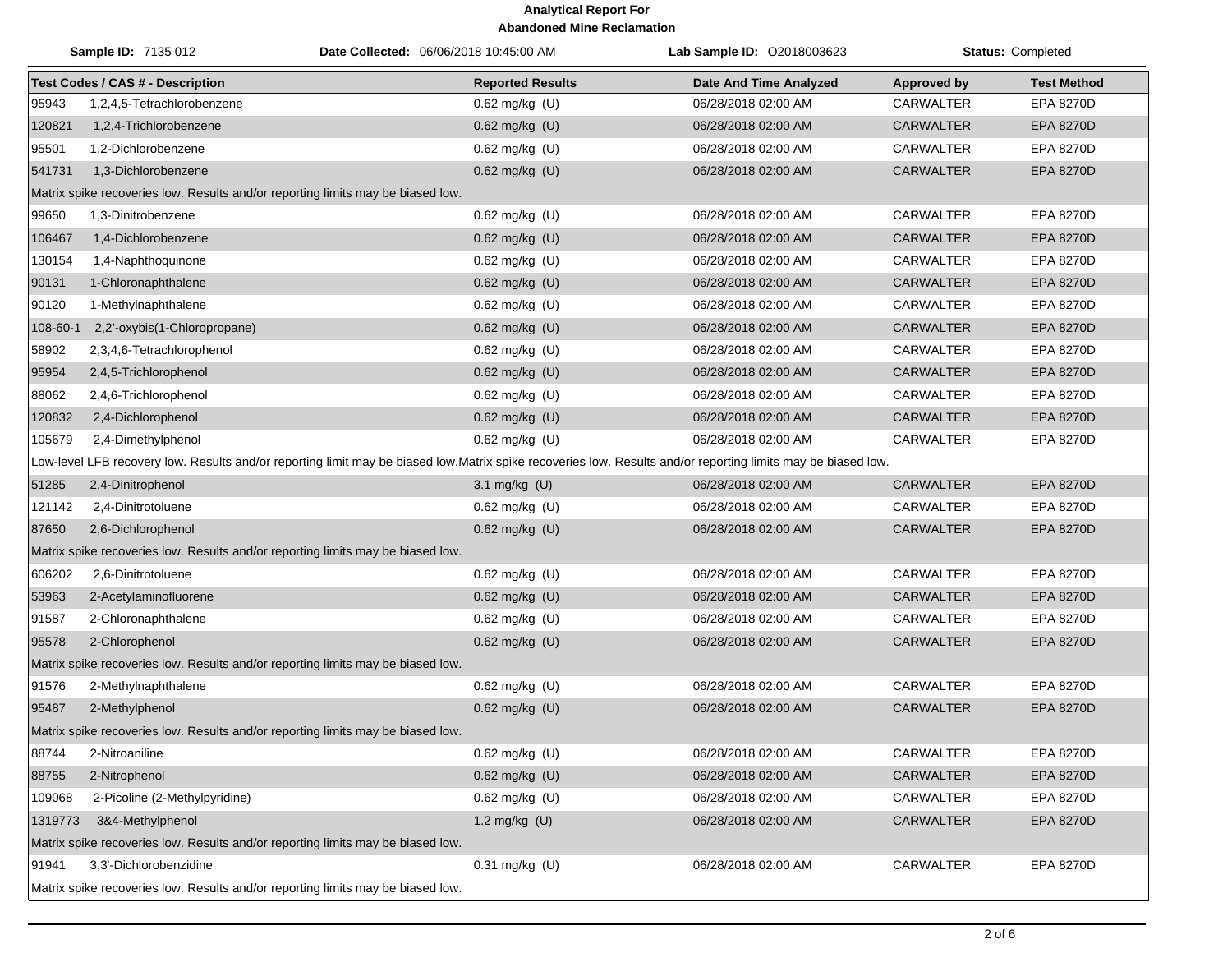|         | Sample ID: 7135 012<br>Date Collected: 06/06/2018 10:45:00 AM                   |                         | Lab Sample ID: 02018003623 | Status: Completed  |                    |  |  |
|---------|---------------------------------------------------------------------------------|-------------------------|----------------------------|--------------------|--------------------|--|--|
|         | <b>Test Codes / CAS # - Description</b>                                         | <b>Reported Results</b> | Date And Time Analyzed     | <b>Approved by</b> | <b>Test Method</b> |  |  |
| 99092   | 3-Nitroaniline                                                                  | 0.62 mg/kg (U)          | 06/28/2018 02:00 AM        | <b>CARWALTER</b>   | EPA 8270D          |  |  |
| 534521  | 4,6-Dinitro-2-methylphenol                                                      | $0.62$ mg/kg (U)        | 06/28/2018 02:00 AM        | <b>CARWALTER</b>   | <b>EPA 8270D</b>   |  |  |
| 92671   | 4-Aminobiphenyl                                                                 | $0.62$ mg/kg (U)        | 06/28/2018 02:00 AM        | <b>CARWALTER</b>   | <b>EPA 8270D</b>   |  |  |
|         | Matrix spike recoveries low. Results and/or reporting limits may be biased low. |                         |                            |                    |                    |  |  |
| 101553  | 4-Bromophenyl-phenyl ether                                                      | 0.62 mg/kg (U)          | 06/28/2018 02:00 AM        | CARWALTER          | <b>EPA 8270D</b>   |  |  |
| 59507   | 4-Chloro-3-methylphenol                                                         | 0.62 mg/kg (U)          | 06/28/2018 02:00 AM        | <b>CARWALTER</b>   | <b>EPA 8270D</b>   |  |  |
| 106478  | 4-Chloroaniline                                                                 | $0.62$ mg/kg (U)        | 06/28/2018 02:00 AM        | CARWALTER          | <b>EPA 8270D</b>   |  |  |
|         | Matrix spike recoveries low. Results and/or reporting limits may be biased low. |                         |                            |                    |                    |  |  |
| 7005723 | 4-Chlorophenyl-phenyl ether                                                     | 0.62 mg/kg (U)          | 06/28/2018 02:00 AM        | <b>CARWALTER</b>   | <b>EPA 8270D</b>   |  |  |
| 100016  | 4-Nitroaniline                                                                  | $0.62$ mg/kg (U)        | 06/28/2018 02:00 AM        | <b>CARWALTER</b>   | EPA 8270D          |  |  |
|         | Matrix spike recoveries low. Results and/or reporting limits may be biased low. |                         |                            |                    |                    |  |  |
| 100027  | 4-Nitrophenol                                                                   | 3.1 mg/kg (U)           | 06/28/2018 02:00 AM        | <b>CARWALTER</b>   | <b>EPA 8270D</b>   |  |  |
| 99558   | 5-Nitro-o-toluidine                                                             | 0.62 mg/kg (U)          | 06/28/2018 02:00 AM        | <b>CARWALTER</b>   | EPA 8270D          |  |  |
|         | Matrix spike recoveries low. Results and/or reporting limits may be biased low. |                         |                            |                    |                    |  |  |
| 83329   | Acenaphthene                                                                    | 0.62 mg/kg (U)          | 06/28/2018 02:00 AM        | <b>CARWALTER</b>   | <b>EPA 8270D</b>   |  |  |
|         | Matrix spike recoveries low. Results and/or reporting limits may be biased low. |                         |                            |                    |                    |  |  |
| 208968  | Acenaphthylene                                                                  | 0.62 mg/kg (U)          | 06/28/2018 02:00 AM        | <b>CARWALTER</b>   | EPA 8270D          |  |  |
| 98862   | Acetophenone                                                                    | 1.2 mg/kg $(U)$         | 06/28/2018 02:00 AM        | <b>CARWALTER</b>   | <b>EPA 8270D</b>   |  |  |
| 62533   | Aniline                                                                         | 0.62 mg/kg (U)          | 06/28/2018 02:00 AM        | CARWALTER          | <b>EPA 8270D</b>   |  |  |
|         | Matrix spike recoveries low. Results and/or reporting limits may be biased low. |                         |                            |                    |                    |  |  |
| 120127  | Anthracene                                                                      | 0.62 mg/kg (U)          | 06/28/2018 02:00 AM        | <b>CARWALTER</b>   | <b>EPA 8270D</b>   |  |  |
| 140578  | Aramite                                                                         | 0.62 mg/kg (U)          | 06/28/2018 02:00 AM        | CARWALTER          | <b>EPA 8270D</b>   |  |  |
| 98555   | a-Terpineol                                                                     | 0.62 mg/kg (U)          | 06/28/2018 02:00 AM        | <b>CARWALTER</b>   | EPA 8270D          |  |  |
| 56553   | Benz(a)anthracene                                                               | 0.31 mg/kg (U)          | 06/28/2018 02:00 AM        | CARWALTER          | EPA 8270D          |  |  |
| 50328   | Benzo(a)pyrene                                                                  | 0.31 mg/kg (U)          | 06/28/2018 02:00 AM        | <b>CARWALTER</b>   | EPA 8270D          |  |  |
| 205992  | Benzo(b)fluoranthene                                                            | 0.31 mg/kg (U)          | 06/28/2018 02:00 AM        | CARWALTER          | EPA 8270D          |  |  |
|         | ** Comment ** Includes benzo(j)fluoranthene                                     |                         |                            |                    |                    |  |  |
| 191242  | Benzo(g,h,i)perylene                                                            | 0.31 mg/kg (U)          | 06/28/2018 02:00 AM        | <b>CARWALTER</b>   | <b>EPA 8270D</b>   |  |  |
| 207089  | Benzo(k)fluoranthene                                                            | 0.31 mg/kg (U)          | 06/28/2018 02:00 AM        | CARWALTER          | EPA 8270D          |  |  |
| 100516  | Benzyl alcohol                                                                  | $0.62$ mg/kg (U)        | 06/28/2018 02:00 AM        | <b>CARWALTER</b>   | EPA 8270D          |  |  |
| 111911  | bis(2-Chloroethoxy)methane                                                      | $0.62$ mg/kg (U)        | 06/28/2018 02:00 AM        | <b>CARWALTER</b>   | EPA 8270D          |  |  |
| 111444  | bis(2-Chloroethyl)ether                                                         | 0.62 mg/kg (U)          | 06/28/2018 02:00 AM        | CARWALTER          | EPA 8270D          |  |  |
| 117817  | bis(2-Ethylhexyl)phthalate                                                      | $0.31$ mg/kg (U)        | 06/28/2018 02:00 AM        | <b>CARWALTER</b>   | EPA 8270D          |  |  |
| 85687   | Butylbenzylphthalate                                                            | 0.31 mg/kg (U)          | 06/28/2018 02:00 AM        | CARWALTER          | EPA 8270D          |  |  |
| 510156  | Chlorobenzilate                                                                 | 0.62 mg/kg (U)          | 06/28/2018 02:00 AM        | <b>CARWALTER</b>   | EPA 8270D          |  |  |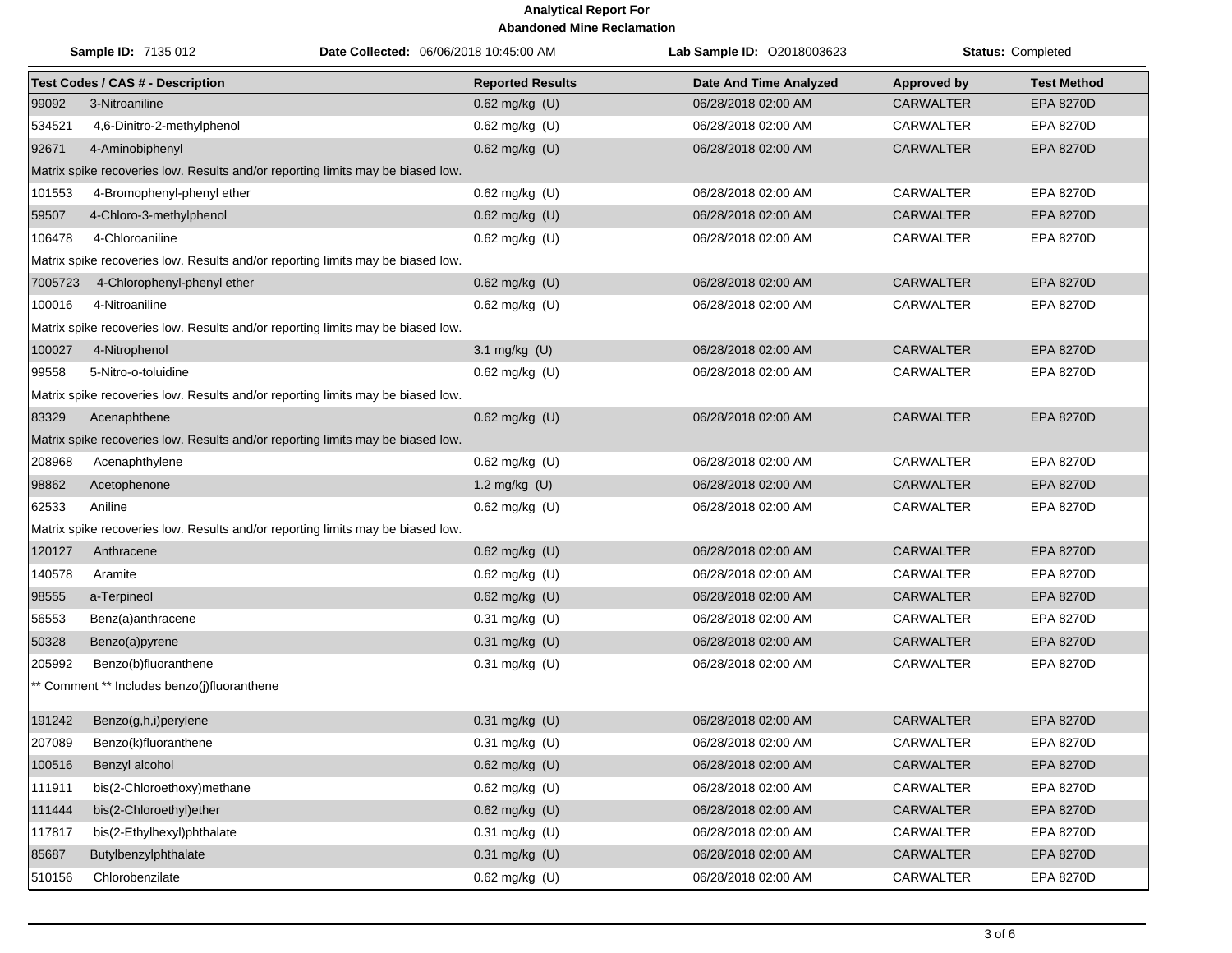| <b>Sample ID: 7135 012</b>                                                                                                                                               |                                                                                 | Date Collected: 06/06/2018 10:45:00 AM                                                                                                                                   | Lab Sample ID: 02018003623 | Status: Completed  |                    |  |  |
|--------------------------------------------------------------------------------------------------------------------------------------------------------------------------|---------------------------------------------------------------------------------|--------------------------------------------------------------------------------------------------------------------------------------------------------------------------|----------------------------|--------------------|--------------------|--|--|
|                                                                                                                                                                          | <b>Test Codes / CAS # - Description</b>                                         | <b>Reported Results</b>                                                                                                                                                  | Date And Time Analyzed     | <b>Approved by</b> | <b>Test Method</b> |  |  |
| 218019                                                                                                                                                                   | Chrysene                                                                        | 0.31 mg/kg (U)                                                                                                                                                           | 06/28/2018 02:00 AM        | <b>CARWALTER</b>   | <b>EPA 8270D</b>   |  |  |
| 2303164                                                                                                                                                                  | Diallate (Cis & Trans)                                                          | 0.62 mg/kg (U)                                                                                                                                                           | 06/28/2018 02:00 AM        | CARWALTER          | <b>EPA 8270D</b>   |  |  |
| 53703                                                                                                                                                                    | Dibenzo(a,h)anthracene                                                          | 0.31 mg/kg (U)                                                                                                                                                           | 06/28/2018 02:00 AM        | <b>CARWALTER</b>   | EPA 8270D          |  |  |
| 132649                                                                                                                                                                   | Dibenzofuran                                                                    | 0.62 mg/kg (U)                                                                                                                                                           | 06/28/2018 02:00 AM        | <b>CARWALTER</b>   | <b>EPA 8270D</b>   |  |  |
| 84662                                                                                                                                                                    | Diethylphthalate                                                                | 0.62 mg/kg (U)                                                                                                                                                           | 06/28/2018 02:00 AM        | <b>CARWALTER</b>   | <b>EPA 8270D</b>   |  |  |
| 60515                                                                                                                                                                    | Dimethoate                                                                      | 0.62 mg/kg (U)                                                                                                                                                           | 06/28/2018 02:00 AM        | <b>CARWALTER</b>   | EPA 8270D          |  |  |
| 60117                                                                                                                                                                    | Dimethylaminoazobenzene                                                         | 0.31 mg/kg (U)                                                                                                                                                           | 06/28/2018 02:00 AM        | <b>CARWALTER</b>   | <b>EPA 8270D</b>   |  |  |
| 131113                                                                                                                                                                   | Dimethylphthalate                                                               | $0.62$ mg/kg (U)                                                                                                                                                         | 06/28/2018 02:00 AM        | <b>CARWALTER</b>   | <b>EPA 8270D</b>   |  |  |
| 84742                                                                                                                                                                    | Di-n-butylphthalate                                                             | 0.62 mg/kg (U)                                                                                                                                                           | 06/28/2018 02:00 AM        | <b>CARWALTER</b>   | <b>EPA 8270D</b>   |  |  |
| 117840                                                                                                                                                                   | Di-n-octylphthalate                                                             | 0.31 mg/kg (U)                                                                                                                                                           | 06/28/2018 02:00 AM        | CARWALTER          | EPA 8270D          |  |  |
| 88857                                                                                                                                                                    | Dinoseb                                                                         | 0.62 mg/kg (U)                                                                                                                                                           | 06/28/2018 02:00 AM        | <b>CARWALTER</b>   | EPA 8270D          |  |  |
| 122394                                                                                                                                                                   | Diphenylamine&n-Nitrosodipheny                                                  | 1.2 mg/kg (U)                                                                                                                                                            | 06/28/2018 02:00 AM        | CARWALTER          | <b>EPA 8270D</b>   |  |  |
|                                                                                                                                                                          | Matrix spike recoveries low. Results and/or reporting limits may be biased low. |                                                                                                                                                                          |                            |                    |                    |  |  |
| 298044                                                                                                                                                                   | <b>Disulfoton</b>                                                               | 0.62 mg/kg (U)                                                                                                                                                           | 06/28/2018 02:00 AM        | <b>CARWALTER</b>   | <b>EPA 8270D</b>   |  |  |
| 62500                                                                                                                                                                    | Ethyl methanesulfonate                                                          | 0.62 mg/kg (U)                                                                                                                                                           | 06/28/2018 02:00 AM        | CARWALTER          | <b>EPA 8270D</b>   |  |  |
| 56382                                                                                                                                                                    | <b>Ethyl Parathion</b>                                                          | 0.62 mg/kg (U)                                                                                                                                                           | 06/28/2018 02:00 AM        | <b>CARWALTER</b>   | <b>EPA 8270D</b>   |  |  |
|                                                                                                                                                                          | EXTRACTED DATE                                                                  | 06192018 Day                                                                                                                                                             | 06/28/2018 02:00 AM        | <b>CARWALTER</b>   | <b>EPA 8270D</b>   |  |  |
| 206440                                                                                                                                                                   | Fluoranthene                                                                    | 0.62 mg/kg (U)                                                                                                                                                           | 06/28/2018 02:00 AM        | <b>CARWALTER</b>   | EPA 8270D          |  |  |
| 86737                                                                                                                                                                    | Fluorene                                                                        | 0.62 mg/kg (U)                                                                                                                                                           | 06/28/2018 02:00 AM        | <b>CARWALTER</b>   | <b>EPA 8270D</b>   |  |  |
| 118741                                                                                                                                                                   | Hexachlorobenzene                                                               | 0.62 mg/kg (U)                                                                                                                                                           | 06/28/2018 02:00 AM        | <b>CARWALTER</b>   | <b>EPA 8270D</b>   |  |  |
| 87683                                                                                                                                                                    | Hexachlorobutadiene                                                             | 0.62 mg/kg (U)                                                                                                                                                           | 06/28/2018 02:00 AM        | <b>CARWALTER</b>   | EPA 8270D          |  |  |
| 77474                                                                                                                                                                    | Hexachlorocyclopentadiene                                                       | 0.62 mg/kg (U)                                                                                                                                                           | 06/28/2018 02:00 AM        | <b>CARWALTER</b>   | <b>EPA 8270D</b>   |  |  |
|                                                                                                                                                                          |                                                                                 | Matrix spike recoveries low. Results and/or reporting limits may be biased low.Continuing calibration recoveries low. Results and/or reporting limits may be biased low. |                            |                    |                    |  |  |
| 67721                                                                                                                                                                    | Hexachloroethane                                                                | 0.62 mg/kg (U)                                                                                                                                                           | 06/28/2018 02:00 AM        | CARWALTER          | <b>EPA 8270D</b>   |  |  |
|                                                                                                                                                                          |                                                                                 | Matrix spike recoveries low. Results and/or reporting limits may be biased low.Continuing calibration recoveries low. Results and/or reporting limits may be biased low. |                            |                    |                    |  |  |
| 1888717                                                                                                                                                                  | Hexachloropropene                                                               | 0.62 mg/kg (U)                                                                                                                                                           | 06/28/2018 02:00 AM        | <b>CARWALTER</b>   | <b>EPA 8270D</b>   |  |  |
| Matrix spike recoveries low. Results and/or reporting limits may be biased low.Continuing calibration recoveries low. Results and/or reporting limits may be biased low. |                                                                                 |                                                                                                                                                                          |                            |                    |                    |  |  |
| 193395                                                                                                                                                                   | Indeno-1,2,3-cd-pyrene                                                          | 0.31 mg/kg (U)                                                                                                                                                           | 06/28/2018 02:00 AM        | <b>CARWALTER</b>   | <b>EPA 8270D</b>   |  |  |
| 465736                                                                                                                                                                   | Isodrin                                                                         | 0.62 mg/kg (U)                                                                                                                                                           | 06/28/2018 02:00 AM        | <b>CARWALTER</b>   | <b>EPA 8270D</b>   |  |  |
| 78591                                                                                                                                                                    | Isophorone                                                                      | 0.62 mg/kg (U)                                                                                                                                                           | 06/28/2018 02:00 AM        | <b>CARWALTER</b>   | EPA 8270D          |  |  |
| 120581                                                                                                                                                                   | Isosafrole                                                                      | 0.62 mg/kg (U)                                                                                                                                                           | 06/28/2018 02:00 AM        | CARWALTER          | EPA 8270D          |  |  |
| 66273                                                                                                                                                                    | Methyl Methanesulfonate                                                         | 0.62 mg/kg (U)                                                                                                                                                           | 06/28/2018 02:00 AM        | <b>CARWALTER</b>   | EPA 8270D          |  |  |
| 298000                                                                                                                                                                   | <b>Methyl Parathion</b>                                                         | 0.62 mg/kg (U)                                                                                                                                                           | 06/28/2018 02:00 AM        | CARWALTER          | EPA 8270D          |  |  |
| 91203                                                                                                                                                                    | Naphthalene                                                                     | 0.62 mg/kg (U)                                                                                                                                                           | 06/28/2018 02:00 AM        | <b>CARWALTER</b>   | EPA 8270D          |  |  |
| 98953                                                                                                                                                                    | Nitrobenzene                                                                    | $0.62$ mg/kg $(U)$                                                                                                                                                       | 06/28/2018 02:00 AM        | <b>CARWALTER</b>   | EPA 8270D          |  |  |
| 924163                                                                                                                                                                   | N-Nitrosodibutylamine                                                           | 0.62 mg/kg (U)                                                                                                                                                           | 06/28/2018 02:00 AM        | CARWALTER          | EPA 8270D          |  |  |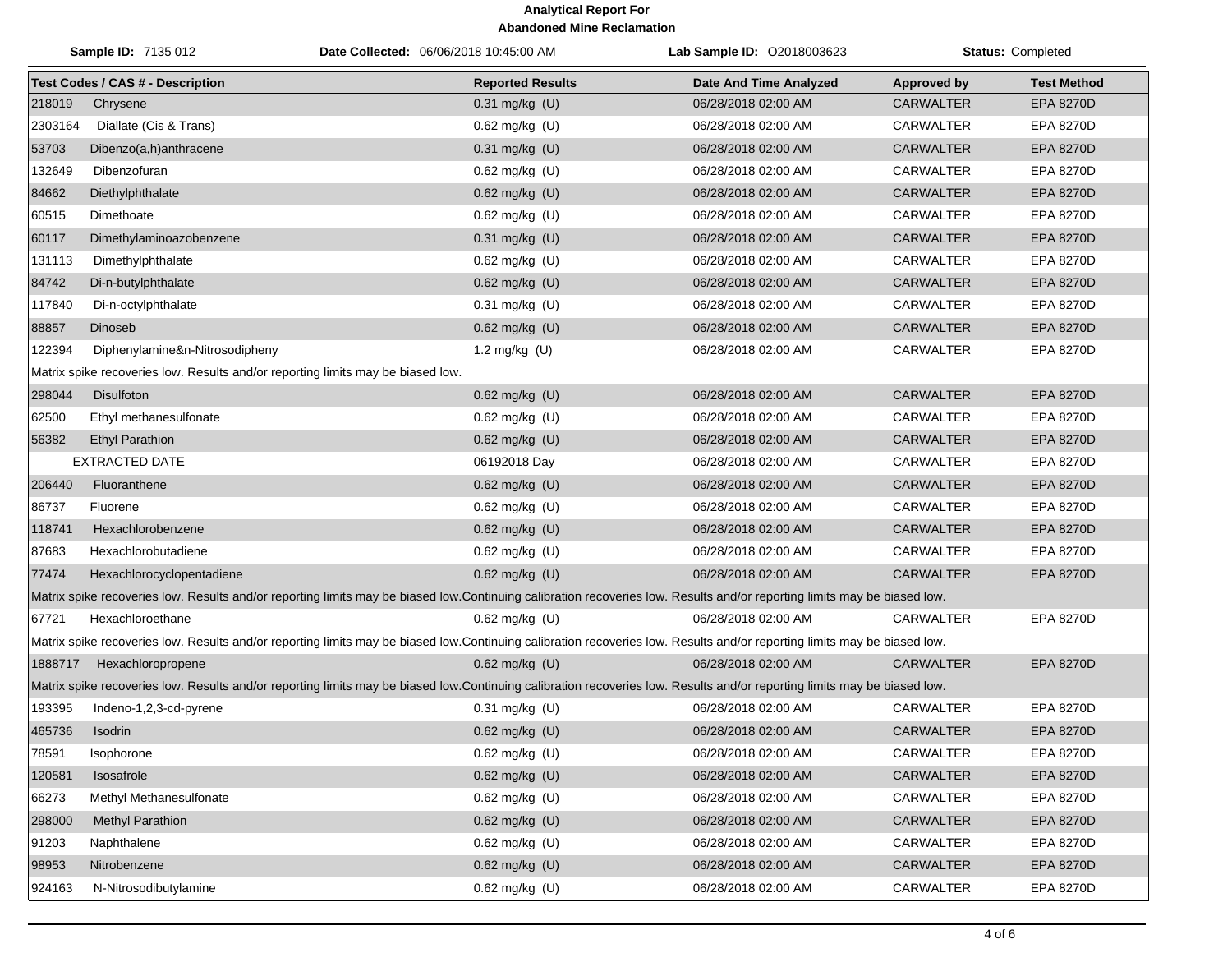|          | Sample ID: 7135 012                                                             | Date Collected: 06/06/2018 10:45:00 AM |                         | Lab Sample ID: 02018003623    |                    | <b>Status: Completed</b> |
|----------|---------------------------------------------------------------------------------|----------------------------------------|-------------------------|-------------------------------|--------------------|--------------------------|
|          | <b>Test Codes / CAS # - Description</b>                                         |                                        | <b>Reported Results</b> | <b>Date And Time Analyzed</b> | <b>Approved by</b> | <b>Test Method</b>       |
| 55185    | N-Nitrosodiethylamine                                                           |                                        | 0.62 mg/kg (U)          | 06/28/2018 02:00 AM           | <b>CARWALTER</b>   | <b>EPA 8270D</b>         |
| 62759    | N-Nitrosodimethylamine                                                          |                                        | $0.62$ mg/kg $(U)$      | 06/28/2018 02:00 AM           | <b>CARWALTER</b>   | EPA 8270D                |
| 621647   | N-Nitrosodipropylamine                                                          |                                        | 0.62 mg/kg (U)          | 06/28/2018 02:00 AM           | <b>CARWALTER</b>   | <b>EPA 8270D</b>         |
| 10595956 | N-Nitrosomethylethylamine                                                       |                                        | 0.62 mg/kg (U)          | 06/28/2018 02:00 AM           | <b>CARWALTER</b>   | <b>EPA 8270D</b>         |
| 59892    | N-Nitrosomorpholine                                                             |                                        | 0.62 mg/kg (U)          | 06/28/2018 02:00 AM           | <b>CARWALTER</b>   | EPA 8270D                |
| 100754   | N-nitrosopiperidine                                                             |                                        | 0.62 mg/kg (U)          | 06/28/2018 02:00 AM           | <b>CARWALTER</b>   | EPA 8270D                |
| 930552   | N-Nitrosopyrrolidine                                                            |                                        | 0.62 mg/kg (U)          | 06/28/2018 02:00 AM           | <b>CARWALTER</b>   | <b>EPA 8270D</b>         |
| 126681   | O,O,O-Triethylphosphorothioate                                                  |                                        | 0.62 mg/kg (U)          | 06/28/2018 02:00 AM           | <b>CARWALTER</b>   | EPA 8270D                |
| 95534    | o-Toluidine                                                                     |                                        | $0.62$ mg/kg (U)        | 06/28/2018 02:00 AM           | <b>CARWALTER</b>   | <b>EPA 8270D</b>         |
|          | Matrix spike recoveries low. Results and/or reporting limits may be biased low. |                                        |                         |                               |                    |                          |
| 76017    | Pentachlorethane                                                                |                                        | 0.62 mg/kg (U)          | 06/28/2018 02:00 AM           | <b>CARWALTER</b>   | EPA 8270D                |
|          | Matrix spike recoveries low. Results and/or reporting limits may be biased low. |                                        |                         |                               |                    |                          |
| 608935   | Pentachlorobenzene                                                              |                                        | 0.62 mg/kg (U)          | 06/28/2018 02:00 AM           | <b>CARWALTER</b>   | <b>EPA 8270D</b>         |
| 82688    | Pentachloronitrobenzene                                                         |                                        | 0.62 mg/kg (U)          | 06/28/2018 02:00 AM           | <b>CARWALTER</b>   | EPA 8270D                |
| 87865    | Pentachlorophenol                                                               |                                        | 1.2 mg/kg (U)           | 06/28/2018 02:00 AM           | <b>CARWALTER</b>   | <b>EPA 8270D</b>         |
| 85018    | Phenanthrene                                                                    |                                        | 0.62 mg/kg (U)          | 06/28/2018 02:00 AM           | <b>CARWALTER</b>   | EPA 8270D                |
| 108952   | Phenol                                                                          |                                        | 0.62 mg/kg (U)          | 06/28/2018 02:00 AM           | <b>CARWALTER</b>   | <b>EPA 8270D</b>         |
| 298022   | Phorate                                                                         |                                        | $0.62$ mg/kg $(U)$      | 06/28/2018 02:00 AM           | <b>CARWALTER</b>   | EPA 8270D                |
| 23950585 | Pronamide                                                                       |                                        | 0.62 mg/kg (U)          | 06/28/2018 02:00 AM           | <b>CARWALTER</b>   | <b>EPA 8270D</b>         |
| 129000   | Pyrene                                                                          |                                        | 0.31 mg/kg (U)          | 06/28/2018 02:00 AM           | <b>CARWALTER</b>   | EPA 8270D                |
| 110861   | Pyridine                                                                        |                                        | 0.62 mg/kg (U)          | 06/28/2018 02:00 AM           | <b>CARWALTER</b>   | <b>EPA 8270D</b>         |
| 94597    | Safrole                                                                         |                                        | 0.62 mg/kg (U)          | 06/28/2018 02:00 AM           | <b>CARWALTER</b>   | EPA 8270D                |
| 3689245  | Sulfotep                                                                        |                                        | 0.62 mg/kg (U)          | 06/28/2018 02:00 AM           | <b>CARWALTER</b>   | <b>EPA 8270D</b>         |
| 297972   | Thionazine                                                                      |                                        | $0.62$ mg/kg $(U)$      | 06/28/2018 02:00 AM           | <b>CARWALTER</b>   | EPA 8270D                |

The results of the analyses provided in this laboratory report relate only to the sample(s) identified therein. Unless otherwise noted, the results presented on this laboratory report meet all requirements of the 2009 TNI standard. Sample was in acceptable condition when received by the Laboratory. Any exceptions are noted in the report. \* denotes tests that the laboratory is not accredited for

Taru Upadhyay, Technical Director, Bureau of Laboratories